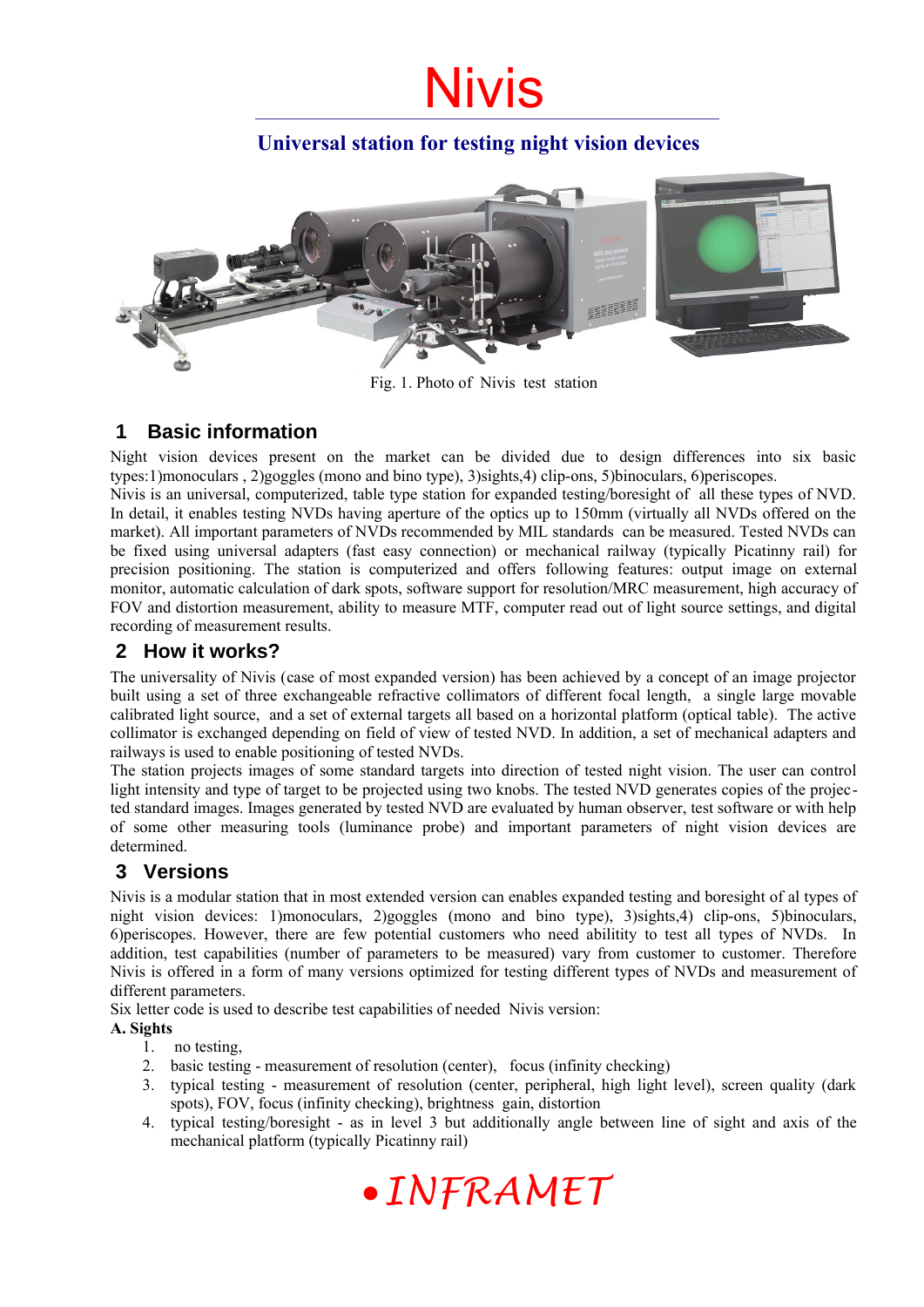# Nivis

### **Universal station for testing night vision devices**

- 5. expanded testing/boresight as in level 4 but additionally minimum resolvable contrast (MRC),
- 6. ultra expanded testing/boresight as in 5 but additionally diopter power

#### **B. Clip ons**

- 1. no testing,
- 2. basic testing/boresight measurement of resolution (center), focus (infinity checking), and deflection angle (angular image shift when clip on in inserted)
- 3. typical testing measurement of resolution (center, peripheral, high light level), screen quality (dark spots), FOV, focus (infinity checking), brightness gain, distortion, and deflection angle
- 4. typical testing/boresight as in 3 but additionally angle between line of sight and axis of the mechanical platform (typically Picatinny rail)
- 5. expanded testing/boresight as in 4 but additionally minimum resolvable contrast (MRC),

#### **C. Monoculars, cyclope goggles**

- 1. no testing,
- 2. basic testing measurement of resolution (center), focus (infinity checking),
- 3. typical testing measurement of resolution (center, peripheral, high light level), screen quality (dark spots), FOV, focus (infinity checking), brightness gain, distortion
- 4. expanded testing as in 3 but additionally minimum resolvable contrast (MRC),
- 5. ultra expanded testing/boresight as in 4 but additionally diopter power

#### **D. Binocular goggles**

- 1. no testing,
- 2. basic testing measurement of resolution (center), focus (infinity checking),
- 3. typical testing measurement of resolution (center, peripheral, high light level), screen quality (dark spots), FOV, focus (infinity checking), brightness gain, distortion, collimation error, gain disparity
- 4. expanded testing as in 3 but additionally minimum resolvable contrast (MRC)
- 5. ultra expanded testing/boresight as in 4 but additionally diopter power

#### **E. Binoculars**

- 1. no testing,
- 2. basic testing measurement of resolution (center), focus (infinity checking),
- 3. typical testing measurement of resolution (center, peripheral, high light level), screen quality (dark spots), FOV, focus (infinity checking), brightness gain, distortion, collimation error, gain disparity
- 4. expanded testing as in 3 but additionally minimum resolvable contrast (MRC)
- 5. ultra expanded testing/boresight as in 4 but additionally diopter power

#### **F. Periscopes**

- 1. no testing,
- 2. basic testing measurement of resolution (center), focus (infinity checking),
- 3. typical testing measurement of resolution (center, peripheral, high light level), screen quality (dark spots), FOV, focus (infinity checking), brightness gain, distortion, collimation error, gain disparity (attention: all parameters can be measured for periscopes with FOV and diameter of objective lens below of FOV and aperture of CNV collimators – see specifications table)
- 4. expanded testing as in 3 but additionally minimum resolvable contrast MRC
- 5. ultra expanded testing/boresight as in 4 but additionally diopter power

 Example: code Nivis – A1B3C4-D1E1F1 mean Nivis system that offers typical testing of clip ons, expanded testing of monoculars, cyclope goggles. Sights, binocular goggles and periscopes cannot be tested.

After customer specify requirements on test capabilities of Nivis using the code presented above Inframet delivers detail technical offer.

# *INFRAMET*